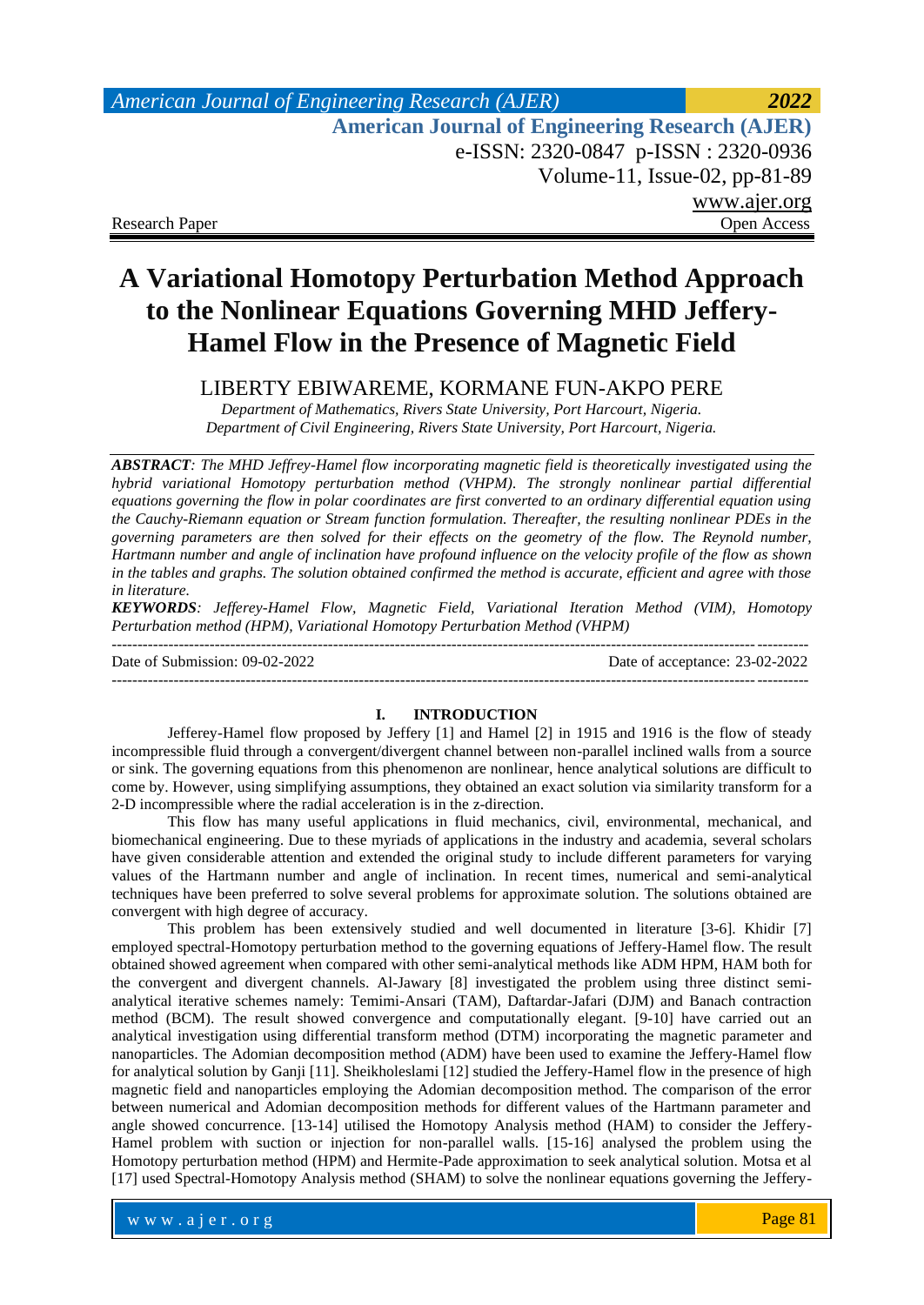Hamel problem. The Optimal Homotopy Asymptotic method and Wavelet techniques have been used for the analysis for the MHD nonlinear equations governing the Jeffery-Hamel flow by [18-19]. Akinpelu et al [20] investigated the same problem using Galerkin weighted residual method. Their study showed, there is close agreement between all the methods used. [21] employed the Neutral network optimized techniques to investigate the nonlinear equations of Jeffery-Hamel flow for analytical solution.

In this present article, we study the same problem in the presence of magnetic field using the coupling of variational iteration method (VIM) and Homotopy perturbation method (HPM). This to the best of our knowledge hasn't been applied so is novelty. The organization of the study is as follows: Section one takes an in-depth look at previous literatures and methods from different academics who have tackle this problem. The mathematical formulation of the fundamentals of the Jeffery-Hamel flow is presented in section two. Section 3 & 4 gives the basics of the variation iteration method (VIM) and He's Homotopy perturbation method. The coupling of VIM and HPM is presented in section 5. The mathematical procedure to the problem via VHPM is contained in section 6 and section 7 takes the results and discussion in tables and graphically.

## **II. MATHEMATICAL FORMULATION OF JEFFERY-HAMEL FLOW**

We consider a convergent/divergent rigid wall which makes an angle of  $2\alpha$ , where a steady twodimensional flow of an incompressible conducting viscous fluid from a source or sink. The walls are divergent if  $\alpha > 0$  and convergent if  $\alpha < 0$ . Furthermore, assuming the velocity is to be purely radial, and the flow parameter remains unchanged along the 2 −direction. The flow depends on r and  $\theta$ , where r and  $\theta$  are radial and angular coordinates so that the velocity,  $v = (u(r, \theta), 0)$  as shown in Figure 1.

Following Schlichting [5], the continuity, Navier-Stokes and Maxwell's equations in polar coordinates are given in reduced form as

$$
\frac{\rho}{r}\frac{\partial}{\partial r}\left(ru(r,\theta)\right) = 0\tag{1}
$$

$$
u(r,\theta)\frac{\partial u(r,\theta)}{\partial r} = -\frac{1}{\rho}\frac{\partial P}{\partial r} + v\left[\frac{\partial^2 u(r,\theta)}{\partial r^2} + \frac{1}{r}\frac{\partial u(r,\theta)}{\partial r} + \frac{1}{r^2}\frac{\partial^2 u(r,\theta)}{\partial \theta^2} - \frac{u(r,\theta)}{r^2}\right] - \frac{\sigma B_0^2 u(r,\theta)}{\rho r^2}
$$
(2)

$$
\frac{1}{\rho r} \frac{\partial P}{\partial \theta} - \frac{2v}{r^2} \frac{\partial u(r,\theta)}{\partial \theta} = 0
$$
\n(3)





Where  $B_0$ ,  $P$ ,  $\rho$ ,  $\sigma$ ,  $\nu$  denotes electromagnetic induction, pressure of the fluid, density of the fluid, conductivity of the fluid and coefficient of kinematic viscosity of the fluid.

For purely radial flow, 
$$
\frac{\partial u}{\partial \theta} = 0
$$
 we define the flow parameter in the form  
\n
$$
f(\theta) = ru(r, \theta)
$$
\n
$$
u(r, \theta) = \frac{f(\theta)}{r}
$$
\nIntroducing dimensionless parameters as  
\n
$$
F(\eta) = \frac{f(\theta)}{f_{max}}, \eta = \frac{\theta}{\alpha}
$$
\n(5)

 $\alpha$ Plugging Eq. (5) into Eqs. (2)  $\&$  (3), and eliminate the pressure term, we obtain an ordinary differential equation for the normalized function profile,  $F(\eta)$ 

www.ajer.org where  $\mathcal{L} = \mathcal{L} \left( \mathcal{L} \right)$  is the set of  $\mathcal{L} \left( \mathcal{L} \right)$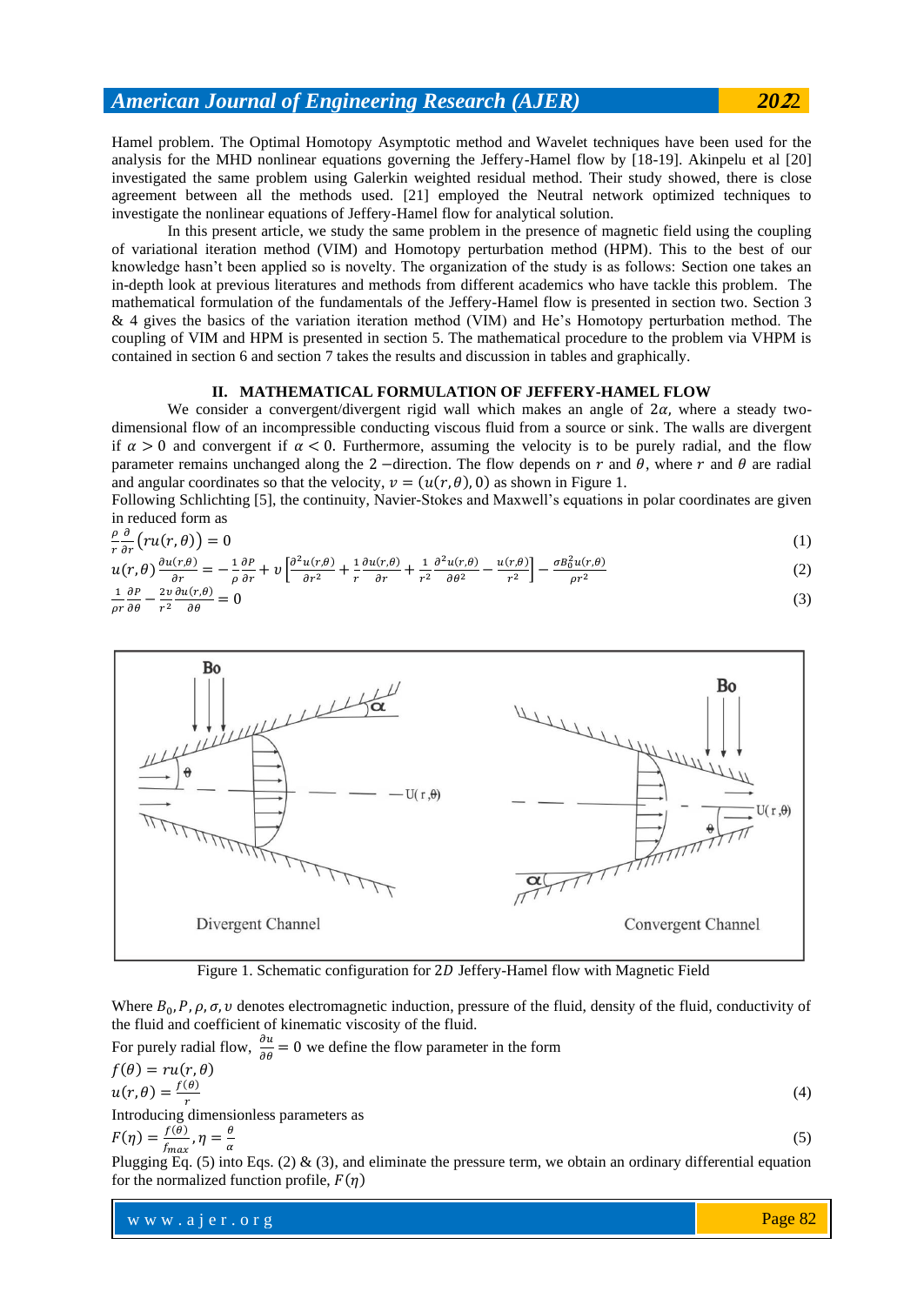$\partial^3 F(\eta)$  $\frac{\partial^3 F(\eta)}{\partial \eta^3} + 2\alpha ReF(\eta) \frac{\partial F(\eta)}{\partial \eta} + (4 - Ha)\alpha^2 \frac{\partial F(\eta)}{\partial \eta} = 0$  (6) Subject to the boundary conditions  $F(0) = 1, F'(0) = 0, F(1) = 0$  (7) Where  $Re$  is the Reynold's number defined by  $Re = \frac{f_{max} \alpha}{\sigma}$  $\frac{ax\alpha}{v} = \frac{U_{max}r\alpha}{v}$  $\frac{d\alpha x^{T\alpha}}{d\alpha}\left(\frac{divergent\ channel: \alpha > 0, U_{max} > 0}{convergent\ channel: \alpha < 0, U_{max} < 0}\right)$ convergent channel:  $\alpha < 0, U_{max} < 0$ 

Where  $U_{max}$  is the velocity at the centre of the channel  $(r = 0)$  and  $Ha = \sqrt{\frac{\sigma B_0^2}{g}}$  $\frac{\partial B_0}{\partial v}$  is the Hartmann number.

## **III. HE'S VARIATIONAL ITERATION METHOD (VIM)**

The basic idea of the VIM is as follows

Consider the ordinary differential equation of the form

 $Ly + N(y) = f(x),$   $x \in I$  (8)

Where L and N are linear and nonlinear operators respectively, and  $f(x)$  is any given inhomogeneous terms defined for  $x \in I$ 

We defined a correctional functional for Eq. (8) as follows

$$
y_{n+1}(x) = y_n(x) + \int_0^x \lambda(\tau) \left( L y_n(\tau) + N(\tilde{y}_n(\tau)) - f(\tau) \right) d\tau
$$
\n(9)

Where  $\lambda(\tau)$  is a Lagrange multiplier obtained through variational theory,  $y_n(x)$  is the nth approximation of  $y(x)$  and  $\tilde{y}_n(x)$  is a restricted variation meaning  $\delta \tilde{y}_n(x) = 0$ 

By imposing the variation of both sides of Eq. (9) and taking the restricted variation we obtained

$$
\delta y_{n+1}(x) = \delta y_n(x) + \delta \left( \int_0^x \lambda(\tau) L y_n(\tau) d\tau \right)
$$
\n
$$
\delta y_{n+1}(x) = \delta y_n(x) + \delta \left( \int_0^x \lambda(\tau) L y_n(\tau) d\tau \right)
$$
\n
$$
\delta y_{n+1}(x) = \delta y_n(x) + \delta \left( \int_0^x \lambda(\tau) L y_n(\tau) d\tau \right)
$$
\n
$$
\delta y_{n+1}(x) = \delta y_n(x) + \delta \left( \int_0^x \lambda(\tau) L y_n(\tau) d\tau \right)
$$
\n
$$
\delta y_{n+1}(x) = \delta y_n(x) + \delta \left( \int_0^x \lambda(\tau) L y_n(\tau) d\tau \right)
$$
\n
$$
\delta y_{n+1}(x) = \delta y_n(x) + \delta y_n(x) + \delta y_n(x) + \delta y_n(x) + \delta y_n(x) + \delta y_n(x) + \delta y_n(x) + \delta y_n(x) + \delta y_n(x) + \delta y_n(x) + \delta y_n(x) + \delta y_n(x) + \delta y_n(x) + \delta y_n(x) + \delta y_n(x) + \delta y_n(x) + \delta y_n(x) + \delta y_n(x) + \delta y_n(x) + \delta y_n(x) + \delta y_n(x) + \delta y_n(x) + \delta y_n(x) + \delta y_n(x) + \delta y_n(x) + \delta y_n(x) + \delta y_n(x) + \delta y_n(x) + \delta y_n(x) + \delta y_n(x) + \delta y_n(x) + \delta y_n(x) + \delta y_n(x) + \delta y_n(x) + \delta y_n(x) + \delta y_n(x) + \delta y_n(x) + \delta y_n(x) + \delta y_n(x) + \delta y_n(x) + \delta y_n(x) + \delta y_n(x) + \delta y_n(x) + \delta y_n(x) + \delta y_n(x) + \delta y_n(x) + \delta y_n(x) + \delta y_n(x) + \delta y_n(x) + \delta y_n(x) + \delta y_n(x) + \delta y_n(x) + \delta y_n(x) + \delta y_n(x) + \delta y_n(x) + \delta y_n(x) + \delta y_n(x) + \delta y_n(x) + \delta y_n(x) + \delta y_n(x) + \delta y_n(x) + \delta y_n(x) + \delta y_n(x) + \delta y_n(x) + \delta y_n(x) + \delta y_n(x) + \delta y_n(x) + \delta y_n(x) + \delta y
$$

$$
\delta y_{n+1}(x) = \delta y_n(x) + \left[\lambda(\tau)(\int_0^{\tau} L y_n(\xi) d\xi\right]_{\tau=0}^{\tau=x} - \int_0^x \lambda^1(\tau)(\int_0^{\tau} L \delta y_n(\xi)) d\xi
$$
\n(11)

Now by applying the stationary condition, the value of the Lagrange multiplier,  $\lambda(\tau)$  can be found. Then the successive approximations,  $y_n(x)$ ,  $n = 0,1,2,3$  .... Can be found in the form

$$
y_{n+1}(x) = y_n(x) + \int_0^x \lambda(\tau) \left( Ly_n(\tau) + N(y_n(\tau)) - f(\tau) \right) d\tau
$$
  
The exact solution is then obtained as the limit of the successive approximations from Eq. (12)

 $y(x) = \lim_{n \to \infty} y_n(x)$ 

## **IV. HOMOTOPY PERTURBATION METHOD (HPM)**

In this section, the fundamentals of the Homotopy perturbation method as proposed by He. J. Huan is discussed Consider a functional differential equation of the form

| $\mathcal{A}(u) - f(r) = 0, r \in \Omega$ |  |
|-------------------------------------------|--|
| Subject to the boundary condition         |  |
| $\alpha = (\partial u)$ $\beta =$         |  |

$$
\left(u, \frac{\partial u}{\partial t}\right) = 0, r \in \mathcal{T}
$$
\n<sup>(14)</sup>

where

 $\mathcal{B}$ 

 $\mathcal A$  is a differential operator

- B is a boundary operator
- $u(x,t)$  is an unknown function
- $\mathcal T$  is the boundary of the domain Ω
- $f(x,t)$  is a known analytic function

| Decomposing the operator, A into two parts comprising linear, $(L)$ and nonlinear $(\mathcal{N})$ |      |
|---------------------------------------------------------------------------------------------------|------|
| $A = L + N$                                                                                       | (15) |
| In view of Eq. $(3)$ , we rewrite Eq. $(1)$ in the form                                           |      |
| $\mathcal{L}(u) + \mathcal{N}(u) - f(r) = 0$                                                      | (16) |
| _ _ _ _                                                                                           |      |

Embedding an artificial parameter  $p$  on Eq. 16) as follows  $\mathcal{L}(u) + p(\mathcal{N}(u) - f(r)) = 0$  (17)

where  $p \in [0,1]$  is the embedding or artificial parameter.<br>Novt we construct a Hamptony,  $\mathcal{H}(x, n) \cdot Q \times [0, 1] \rightarrow \mathcal{R}$  to Eq. (17) that satisfies Next, we construct a Homotopy,  $\mathcal{H}(r, n)$ :  $\Omega \vee \Pi$  1]

Next, we construct a Homotopy, 
$$
\pi(r, p): \Omega \times [0, 1] \to \pi
$$
 to Eq. (17) that satisfies  
\n
$$
\mathcal{H}(r, p) = (1 - p)[\mathcal{L}(v) - \mathcal{L}(u_0)] + p[\mathcal{L}(v) + \mathcal{N}(v) - f(r)] = 0
$$
\n(18)

$$
\mathcal{H}(r, p) = \mathcal{L}(v) - \mathcal{L}(u_0) + p\mathcal{L}(u_0) + p[\mathcal{N}(v) - f(r)] = 0
$$
\n(19)

Where  $u_0(x)$  is the initial approximation which satisfies the boundary condition.

Putting  $p = 0$  and  $p = 1$  into Eq. (19), we obtain the following equations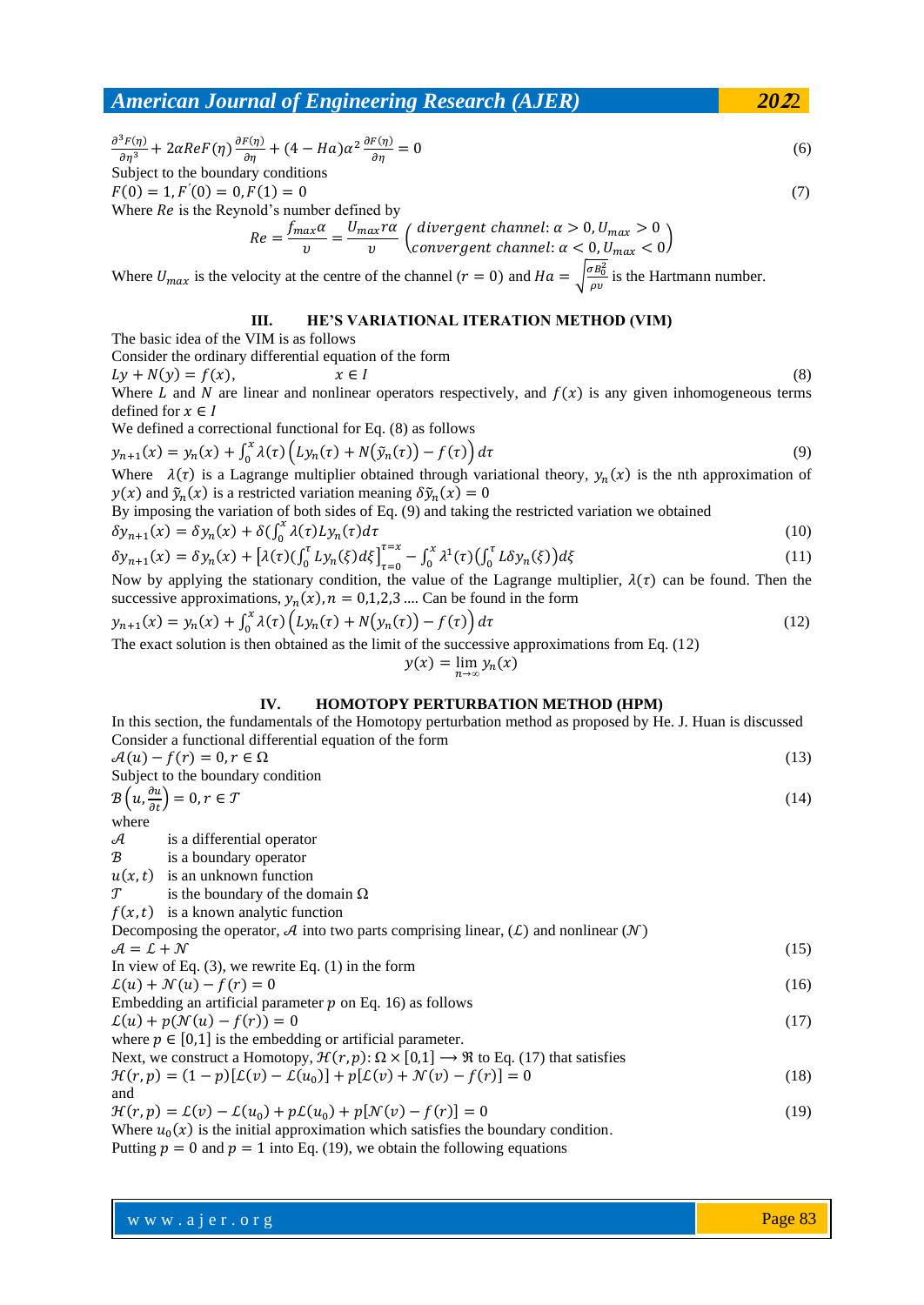$$
\mathcal{H}(r,0) = \mathcal{L}(v) - \mathcal{L}(u_0) \n\mathcal{H}(r,1) = \mathcal{A}(u) - f(r)
$$
\n(20)

Clearly as p changes monotonically from zero to unity,  $\mathcal{H}(r, p)$  changes from  $u_0(x)$  to  $u(x)$ . This is called deformation, whereas the terms  $\mathcal{L}(v) - \mathcal{L}(u_0)$  and  $\mathcal{A}(u) - f(r)$  are homotopic to each other.

Now we consider a power series solution in  $p$  as follows

 $v = \sum_{n=0}^{\infty} p^{(n)}$  $n_{n=0}^{\infty} p^{(n)} \nu_n$  (21) The approximate solution of Eq. (21) can be obtained by setting  $p = 1$ 

$$
u(x) = \lim_{p \to 1} v_n = v_0 + v_1 + v_2 + \dots \tag{22}
$$

Similarly, the nonlinear term,  $\mathcal{N}(u)$  can be expressed in He's polynomial [27]

$$
\mathcal{N}(u) = \sum_{n=0}^{\infty} p^{(m)} H_m(v_0 + v_1 + \dots + v_m)
$$

Where 
$$
H_m(v_0 + v_1 + \dots + v_m) = \frac{1}{m!} \frac{\partial^m}{\partial p^m} [N(\sum_{k=0}^m p^k v_k)]_{p=0}, m = 0,1,2,...
$$
 (24)

where,

$$
H_0 = \mathcal{N}(u_0)
$$
  
\n
$$
H_1 = u_1 \mathcal{N}'(u_0)
$$
  
\n
$$
H_2 = u_2 \mathcal{N}'(u_0) + \frac{1}{2} \mathcal{N}_1^2 \mathcal{N}''(u_0)
$$
  
\n
$$
H_3 = u_3 \mathcal{N}'(u_0) + u_1 u_2 \mathcal{N}''(u_0) + \frac{1}{6} \mathcal{N}_1^3 \mathcal{N}'''(u_0)
$$
  
\n
$$
H_4 = u_4 \mathcal{N}'(u_0) + (\frac{1}{2} u_2^2 + u_1 u_3) \mathcal{N}''(u_0) + \frac{1}{2} u_1^2 u_2 \mathcal{N}_1^3 \mathcal{N}'''(u_0) + \frac{1}{24} u_4^3 \mathcal{N}^{(iv)}(u_0)
$$

### **V. VARIATIONAL HOMOTOPY PERTURBATION METHOD (VHPM)**

Consider a functional equation of the form  $\mathcal{L}(u) + \mathcal{N}(u) - f(r) = 0$ According to VIM, we construct a correctional functional of Eq. (16) as follows.  $u_{n+1}(x) = u_n(x) + \int_0^x \lambda(\xi) [\mathcal{L}u_n(\xi) + Nu_n(\xi) - f(\xi)] d\xi$  (25) Where  $\lambda$  is the Lagrange multiplier,  $\mathcal L$  is the integral or differential operator,  $N$  is the nonlinear operator and  $f(r)$  is an analytic function Now, applying Homotopy we obtain  $\sum_{n=0}^{\infty} p^{(n)} u_n = u_0(x) + p \int_0^x \lambda(\xi) \left[ \sum_{n=0}^{\infty} p^{(n)} \mathcal{L}(u_n(\xi)) + \sum_{n=0}^{\infty} p^{(n)} \mathcal{N}(\tilde{u}_n(\xi)) \right] d\xi - \int_0^x \lambda(\xi) f(\xi)$ 0  $\boldsymbol{\chi}$ 0  $\sum_{n=0}^{\infty} p^{(n)} u_n = u_0(x) + p \int_0^x \lambda(\xi) \left[ \sum_{n=0}^{\infty} p^{(n)} \mathcal{L}(u_n(\xi)) + \sum_{n=0}^{\infty} p^{(n)} \mathcal{N}(\tilde{u}_n(\xi)) \right] d\xi - \int_0^x \lambda(\xi) f(\xi) d\xi$  (26)

#### **VI. ANALYTICAL PROCEDURE VIA VHPM**

In this section, we apply VHPM to the ordinary differential equation in Eq. (6) subject to (7). We procced as follows

Firstly, we rewrite Eq. (6) in the form  
\n
$$
\frac{\partial^3 F(\eta)}{\partial \eta^3} + \lambda F(\eta) \frac{dF(\eta)}{d\eta} + \gamma \frac{dF(\eta)}{d\eta} = 0
$$
\n(27)

Where  $\lambda = 2\alpha Re$  $\gamma = (4 - Ha)\alpha^2$ 

The correction functional of Eq. (26) gives the form

$$
F_{n+1}(\eta) = F_n(\eta) + \int_0^{\eta} \lambda(\tau) \left[ \frac{\partial^3 F(\tau)}{\partial \eta^3} + \gamma \frac{dF(\tau)}{d\eta} + \lambda F(\eta) \frac{dF(\tau)}{d\eta} \right] = 0
$$
  
\n
$$
F_{n+1}(\eta) = F(0) + \eta F'(0) + \frac{\eta^2}{2} F''(0) + \int_0^{\eta} \lambda(\tau) \left[ \frac{\partial^3 F(\tau)}{\partial \eta^3} + \gamma \frac{dF(\tau)}{d\eta} + \lambda \tilde{F}(\eta) \frac{d\tilde{F}(\tau)}{d\eta} \right] = 0
$$
\n(28)

Using the condition in Eq. (7) and the Lagrange multiplier, we obtain

$$
F_{n+1}(\eta) = 1 + \frac{\eta^2}{2}\sigma + \int_0^{\eta} \frac{(\tau - \eta)^2}{2} \left[ \frac{\partial^3 F(\tau)}{\partial \eta^3} + \gamma \frac{dF(\tau)}{d\eta} + \lambda \tilde{F}(\eta) \frac{dF(\tau)}{d\eta} \right] = 0
$$
(29)  
Applying Homotony perturbation method to Eq. (29), we have

$$
\sum_{n=0}^{\infty} p^{(n)} u_n = F(0) + p \int_0^{\eta} \frac{(\tau - \eta)^2}{2} \left[ \frac{\partial^3}{\partial \eta^3} (u_0 + p u_1 + p^2 u_2 + \cdots) + \gamma \frac{d}{d \eta} (u_0 + p u_1 + p^2 u_2 + \cdots) + \lambda \sum_{n=0}^{\infty} p^{(n)} H_n \right] = 0
$$
\n(30)

Where  $H_n^{\prime s}$  are the He's polynomials defined in Eq. (24)

Equating coefficients of the powers of  $p$  on both sides of Eq. (30), we have the following expressions  $p^{(0)}: u_0 = 1 + \frac{\sigma}{2}$  $\frac{0}{2}\eta^2$ 

(23)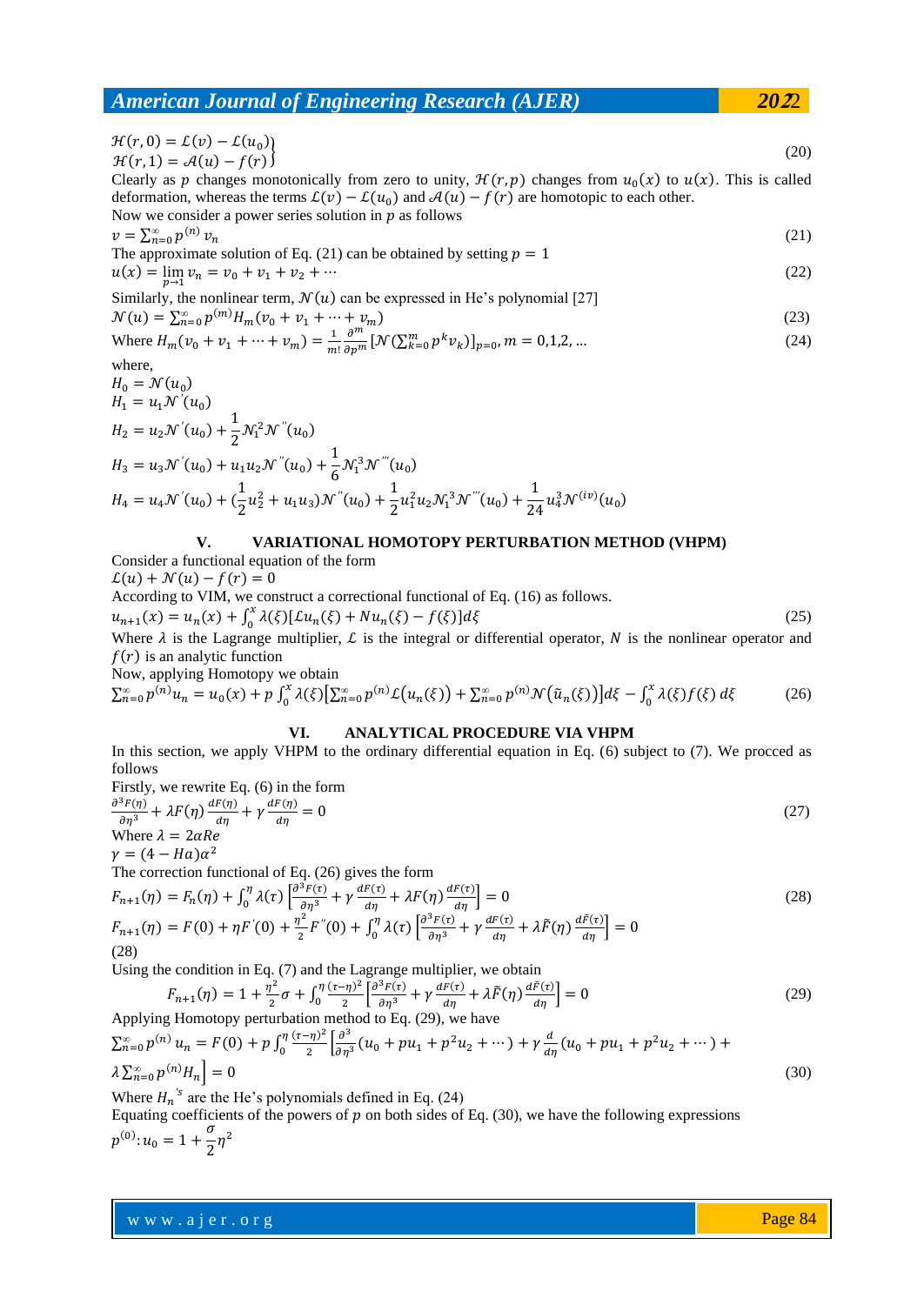$$
p^{(1)}: u_1 = \int_0^{\eta} \frac{(\tau - \eta)^2}{2} \left( \frac{\partial^3 u_0}{\partial \eta^3} + \gamma \frac{du_0}{d \eta} + \lambda H_0 \right)
$$
  
\n
$$
p^{(2)}: u_2 = \int_0^{\eta} \frac{(\tau - \eta)^2}{2} \left( \frac{\partial^3 u_1}{\partial \eta^3} + \gamma \frac{du_1}{d \eta} + \lambda H_1 \right)
$$
  
\n
$$
p^{(3)}: u_3 = \int_0^{\eta} \frac{(\tau - \eta)^2}{2} \left( \frac{\partial^3 u_2}{\partial \eta^3} + \gamma \frac{du_2}{d \eta} + \lambda H_2 \right)
$$
  
\n
$$
\vdots
$$
  
\n
$$
p^{(n)}: u_n = \int_0^{\eta} \frac{(\tau - \eta)^{n-1}}{n-1} \left( \frac{\partial^3 u_{n-1}}{\partial \eta^3} + \gamma \frac{du_{n-1}}{d \eta} + \lambda H_{n-1} \right)
$$
  
\nWhere  
\n
$$
H_0 = f_0 f_0'
$$
  
\n
$$
H_1 = f_0 f_1' + f_1 f_0'
$$
  
\n
$$
H_2 = f_0 f_3' + f_1 f_2' + f_2 f_0'
$$
  
\n
$$
H_3 = f_0 f_4' + f_1 f_3' + f_2 f_2' + f_3 f_1' + f_4 f_0'
$$
  
\n
$$
H_4 = f_0 f_4' + f_1 f_3' + f_2 f_2' + f_3 f_1' + f_4 f_0'
$$
  
\n
$$
H_5 = f_0 f_4' + f_1 f_3' + f_2 f_2' + f_3 f_1' + f_4 f_0'
$$
  
\n
$$
H_6 = f_0 f_4' + f_1 f_3' + f_2 f_2' + f_3 f_1' + f_4 f_0'
$$
  
\n
$$
H_7 = f_0 f_1' + f_1 f_3' + f_2 f_2' + f_3 f_1' + f_4 f_0'
$$
  
\n
$$
H_8 = f_0 f_4' + f_1 f_3' + f_2 f_2' +
$$

$$
F_0(\eta) = 1 + \frac{1}{2}\eta^2
$$
  
\n
$$
F_1(\eta) = -\frac{2 \alpha Re\sigma}{4!} \eta^4 - \frac{(4 - Ha)\alpha^2 \sigma}{4!} \eta^4 - \frac{2\alpha Re\sigma^2}{240} \eta^6
$$
  
\n
$$
F_2(\eta) = \left(\frac{\alpha^2 Re^2 \sigma}{360} + \frac{\sigma \alpha^3 Re}{45} + \frac{1}{45}\sigma \alpha^2\right) \eta^6 + \left(\frac{\alpha^3 Re^2 \sigma^2}{280} + \frac{(\alpha Re\sigma)^2}{560}\right) \eta^8 + \left(\frac{\sigma^3 Re}{2700} - \frac{\sigma^2 (2\alpha Re)^3}{129600} - \frac{(\sigma \alpha^2 Re)^2}{32400}\right) \frac{\sigma^2 \alpha^5 Re}{32400}
$$
  
\n
$$
\frac{\sigma^2 \alpha^5 Re}{3240} \eta^{10} - \left(\frac{(\alpha Re\sigma)^3}{95040} + \frac{(\alpha Re)^2 \sigma^3}{47520}\right) \eta^{12} - \frac{\sigma^4 (\alpha Re)^3}{2620800} \eta^{14}
$$
  
\nThe three-term approximate solution for  $F(\eta)$  is given by  
\n
$$
F(\eta) = F(\eta) + F(\eta) + F(\eta) + \dots
$$
\n(34)

$$
F(\eta) = F_0(\eta) + F_1(\eta) + F_2(\eta) + \cdots
$$
  
\n
$$
F(\eta) = 1 + \frac{\sigma}{2} \eta^2 - \frac{2 \alpha \text{Re}\sigma}{4!} \eta^4 - \frac{(4 - \text{Ha})\alpha^2 \sigma}{4!} \eta^4 - \frac{2 \alpha \text{Re}\sigma^2}{240} \eta^6
$$
  
\nImposing the given boundary condition  $F(1) = 0$  and setting  $\alpha = 5$   $\text{Re} = 500$   $\text{Ha} = 0$  in Eq. (35) we obtain

Imposing the given boundary condition,  $F(1) = 0$ , and setting  $\alpha = 5$ ,  $Re = 500$ ,  $Ha = 0$  in Eq. (35), we obtain the value of the constant,  $\sigma = -4.56.80072132$ 

Now substituting the value of  $\sigma$  into Eq. (35), we obtain the concentration profile of the problem.

## **VII. RESULTS AND DISCUSSION**

In this subsection, we analyse the concentration profile under the influence of angle of contact, Reynold number and Hartmann number**.** In the section hereafter, we present our result in tables and graphs.

| Table 1. Comparison between Numerical results and Variational Homotopy |  |  |  |
|------------------------------------------------------------------------|--|--|--|
|                                                                        |  |  |  |

|          |               | Perturbation Method       |                                       |
|----------|---------------|---------------------------|---------------------------------------|
|          | VHPM Solution | <b>Numerical Solution</b> | $ F_{NM} $<br>$Error =$<br>$F_{VHPM}$ |
| $\theta$ | 1.0000        | 1.000000                  | 1.00000                               |
| 0.1      | 1.187830      | 1.18812                   | 0.00029                               |
| 0.2      | 4.713290      | 5.70419                   | 0.99090                               |
| 0.3      | 20.4623       | 20.5120                   | 0.04970                               |
| 0.4      | 63.2448       | 63.3004                   | 0.05560                               |
| 0.5      | 153.793       | 152.8791                  | 0.91390                               |
| 0.6      | 318.7690      | 318.7720                  | 0.00030                               |
| 0.7      | 590.7510      | 590.7620                  | 0.01100                               |
| 0.8      | 1008.240      | 1008.50                   | 0.26000                               |
| 0.9      | 615.680       | 616.800                   | 1.12000                               |
| 1.0      | 2463.410      | 2463.52                   | 0.11000                               |

## Table 2: Comparison of Constant values,  $\sigma$  for different values

**of α, Ha and Re**

|    | $Ha = 50$ |         | $Ha = 100$ | $Ha = 150$ |
|----|-----------|---------|------------|------------|
| Re | u         |         |            |            |
|    |           | 0.03166 | 0.047244   | 0.09302    |

www.ajer.org where  $\mathcal{L} = \mathcal{L} \left( \mathcal{L} \right)$  is the set of  $\mathcal{L} \left( \mathcal{L} \right)$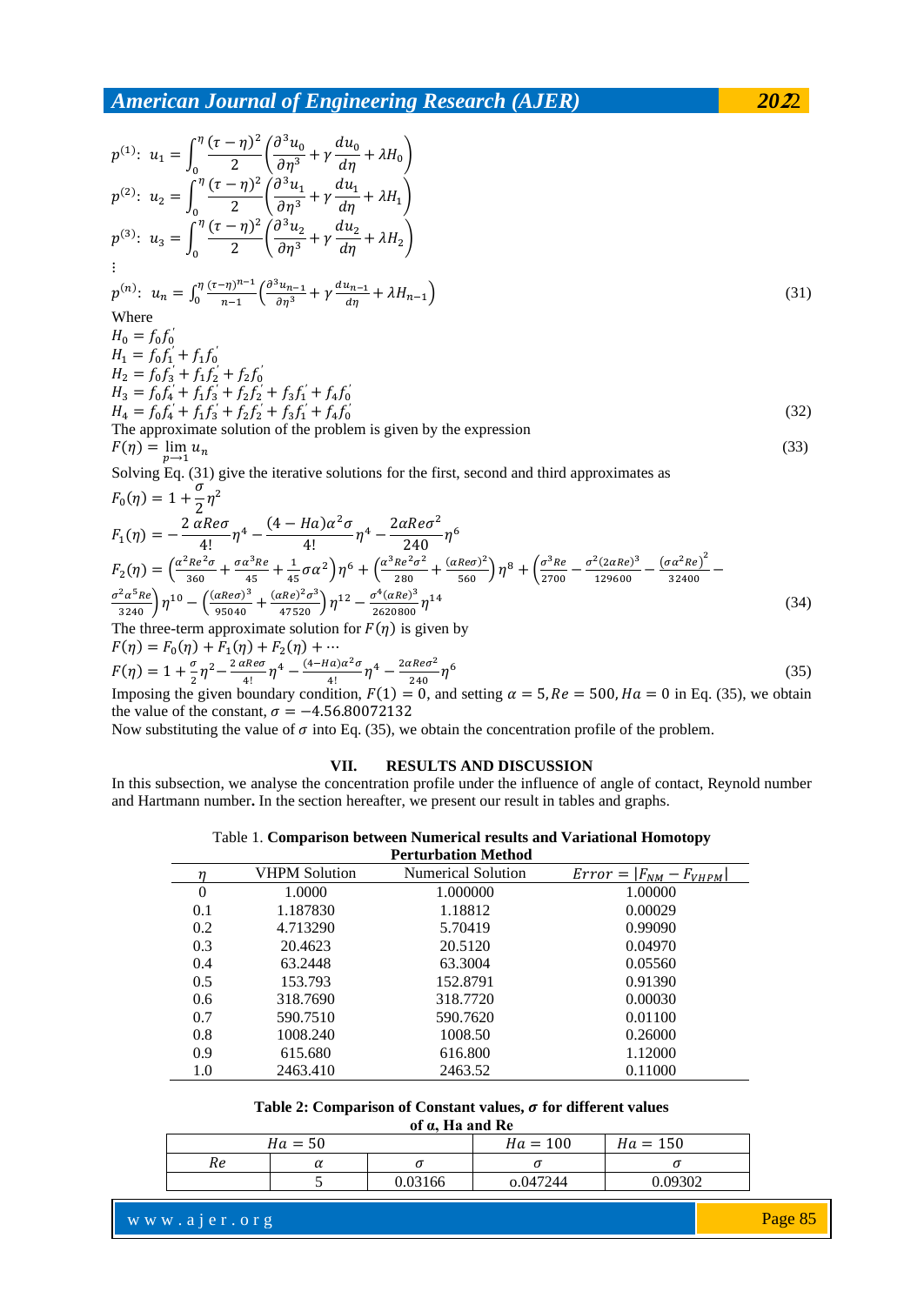

η **Figure 2**. Velocity profile for constant values of Ha, Re and various values of  $\alpha$  for converging channel.

 $0.6$ 

 $0.8$ 

 $1.0$ 

 $0.4$ 

 $0.0$ 

 $0.2$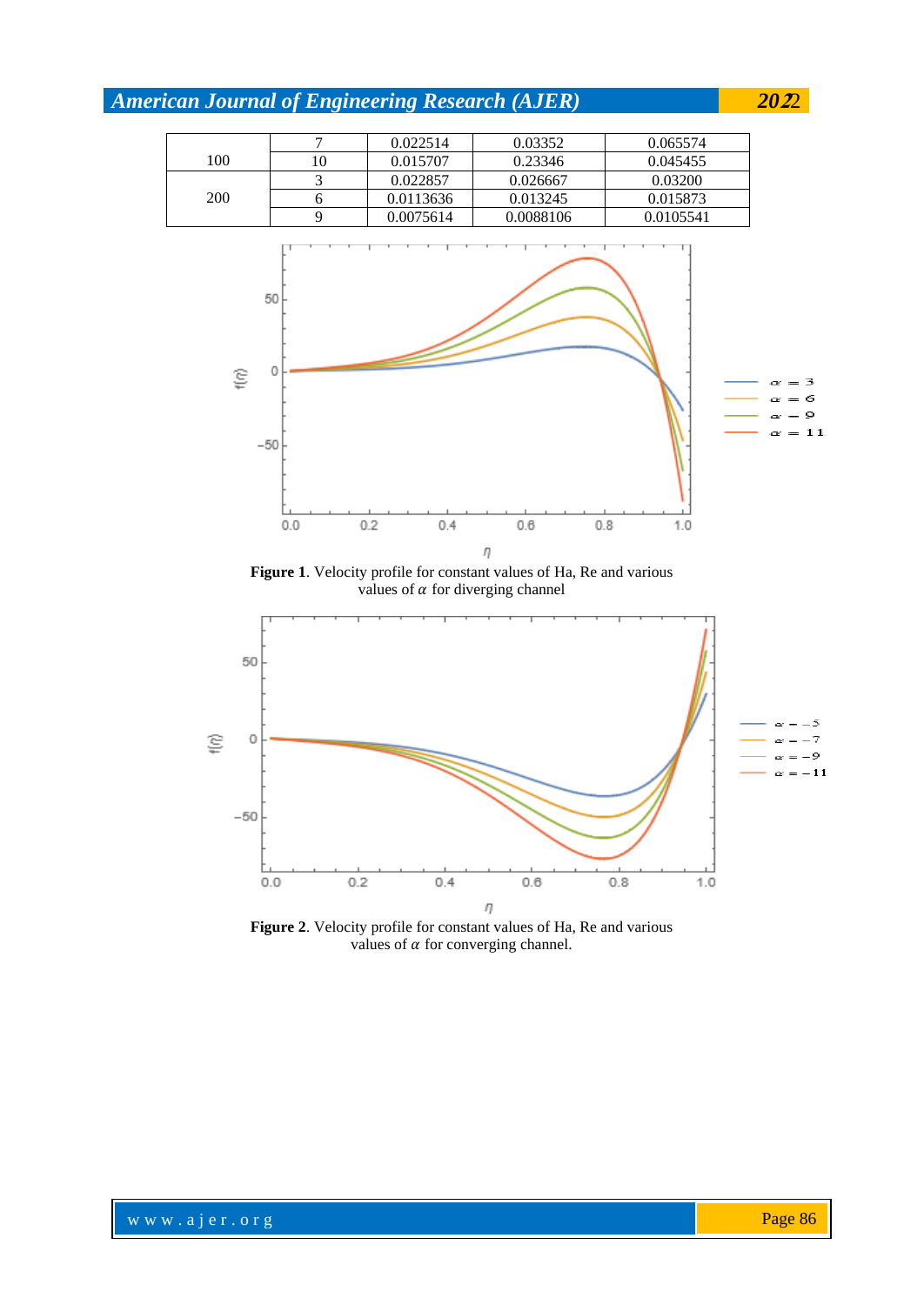





Figure 4. Velocity profile for constant values of Ha and Re for different values of  $Ha$  for converging channel.



**Figure 5**. Velocity profile for constant values of Ha and  $\alpha$  and various values of Re for converging channel.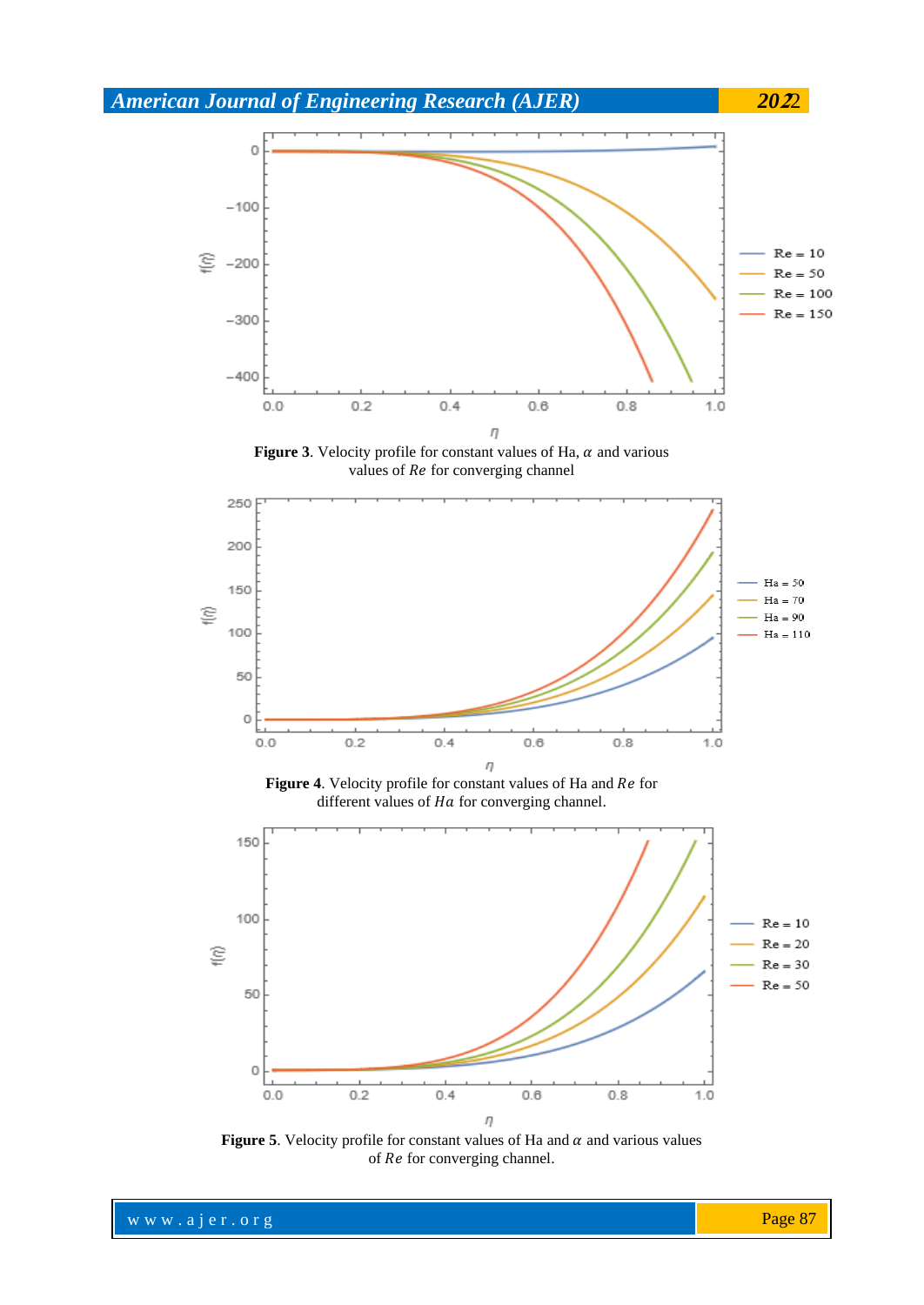

**Figure 6**. Velocity profile for constant values of Ha and  $\alpha$  and various values of  $Re$  for converging channel

#### **REFERENCES**

- [1]. Jeffery, G.B. (1915). The two-dimensional steady motion of a viscous fluid. Philosophical Magazine, volume 6, pp. 455–465.
- Hamel, G. (1916). Spiral formige Bewegungen Zaher-Flussigkeiten. Jahresber Deutsche Math-Verein, volume 25, pp. 34-60.
- [3]. Rosenhead, L. (1940). The steady two-dimensional radial flow of viscous fluid between two inclined walls, Proceedings of the Royal Society A, Volume 175, pp. 436-467.
- [4]. McAlpine, A., Drazin, P.G. (1998). On the spatio-temporal development of small perturbations of Jeffery-Hamel flows. Fluid Dynamics Research, Volume 22, no. 3, pp. 123-138.
- [5]. Schlichting, H. (2000). Boundary Layer Theory. McGraw-Hill, New York.
- [6]. White, F.M. (1991). Viscous Fluid Flow, McGraw-Hill, New York.
- [7]. Khidir, A. A. (2014). Spectral-Homotopy Perturbation Method for Solving Governing MHD Jeffery-Hamel Problem. Journal of Computational Methods in Physics, Volume 2014, Article ID 512702, 7 pages.
- [8]. Al-Jawary, M.A., Al-Zahraa, J.A.N. (2020). Three Iterative methods for solving Jeffery-Hamel problem. Kuwait Journal of Science, 47(1), pp. 1-13.
- [9]. Patel, N.D., Ramakanta, M. (2018). Analytical Investigation of Jeffery-Hamel flow with magnetic field by differential transform method. International Journal of Advances in Applied Mathematics and Mechanics, 6(1), 1-9, ISSN: 2347-2529.
- [10]. Ganji, D.D., Mohammadreza, A. (2013). Application of Differential transform method on MHD Jeffery-Hamel problem with nanoparticle. UP.B. Science Bulletin, Series A, Volume 75, Issue 1, ISSN: 1454-2358.
- [11]. Esmaili, Q., Ramiar, A., Alizadeh, E., Ganji, D.D. (2008). An approximation of the analytical solution of the Jeffery-Hamel flow by Decomposition method. Physics letters A, 372, 3434-3439.
- [12]. Sheikholeslami, M., D. Ganji, D.D., Ashorynejad, H.R., Roni, H.B. (2012). Analytical Investigation of Jeffery Hamel flow with High Magnetic Field and nanoparticle by Adomian Decomposition Method, Applied Mathematics and Mechanics, 33(1), 234-256.
- [13]. Moghimi, S.M., Domairry, G., Soleimani, S. E., Ghasemi, H. B*.* (2011)*.* Application of Moghimi, S.M., Domairry, G., Soleimani, S. E., Ghasemi, H. B. (2011). Application of Homotopy analysis method to solve MHD Jeffery–Hamel flows in non-parallel walls, Advances in Engineering Software 42, 108–113
- [14]. Salim, H., Mebarek-Oudina, F., Mohamed, R.S. (2019). Analysis of MHD Jeffery-Hamel flow with suction/Injection. Journal of Advanced Research in Fluid Mechanics and Thermal Sciences, 58, Issue 2, 173-186.
- [15]. Moghimi, S.M., Ganji, D.D., Bararnia, H., Hosseini, M., Jalaal*,* M*.* (2011)*.* Homotopy perturbation method for nonlinear MHD Jeffery–Hamel Problem, Advances in Engineering Software 42, 108–113. Heat Transfer 19 (2006) 181-191.
- [16]. Makinde, O.D., Mhone, P.Y. (2006). Hermite–Pade approximation approach to MHD Jeffery–Hamel flows, Appl. Math. Comput. 181, 966–972.
- [17]. Motsa, S.S., Sibanda, P., Awad, P., Shateyi, S. (2010). A new Spectral-Homotopy Analysis Method for the MHD Jeffery-Hamel problem. Computer and Fluids, 39, 1219-1225.
- [18]. Esmaeilpour, M., Ganji, D.D. (2010). Solution of the Jeffery-Hamel problem by Optimal Homotopy Asymptotic method. Computers and Mathematics with Application, 59, 3405-3411.
- [19]. Kumbinarasaiah, S., Raghunathan, K.R. (2021). Numerical solution of the Jeffery-Hamel flow through the Wavelet Technique. Heat Transfer, 1-17.
- [20]. Alao, S., Akinola, E.I., Salaudeen, K.A., Oderinu, R.A., Akinpelu, F.O. (2017). On the solution of MHD Jeffery-Hamel flow by Weighted Residual methods. International Journal of Chemistry, Mathematics and Physics. Vol-1, Issue-1, May-Jun 2017, ISSN: 2456-866X.
- [21]. Iftikhar, A., Hira, I., Muhammed, B. (2014). Numerical Solution for Nonlinear MHD Jeffery-Hamel Blood flow problem through Neutral Network optimized Techniques. Journal of Applied Environmental and Biological Sciences, 4(7), 33-45.